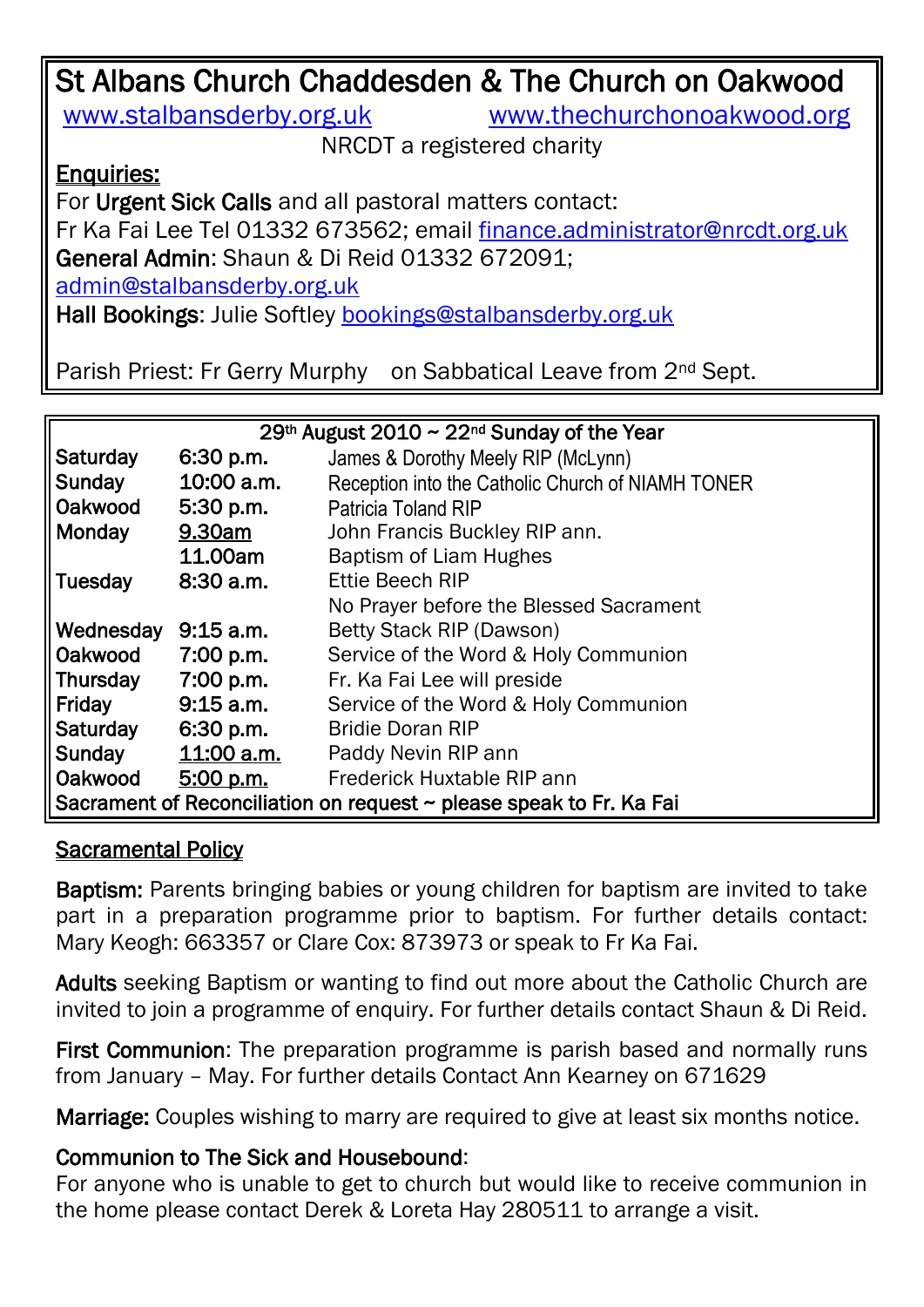| <b>Parish Ministry Contacts:</b> |                                |        |  |  |  |
|----------------------------------|--------------------------------|--------|--|--|--|
| <b>Pastoral Council (Chair)</b>  | <b>Maria Neads</b>             | 663602 |  |  |  |
| <b>Children's Liturgy</b>        | <b>Maria Neads</b>             | 663602 |  |  |  |
| <b>Child Protection (Chad)</b>   | Mary Johnson                   | 678506 |  |  |  |
| 44<br>(Oakwood)                  | <b>Mary Woods</b>              | 820319 |  |  |  |
| <b>Communion to the Sick</b>     | Loreta & Derek Hay             | 280511 |  |  |  |
| <b>Music</b>                     | <b>Jo &amp; Geoff Rowlands</b> | 670040 |  |  |  |
| <b>Church Keys</b>               | <b>Peter Peek</b>              | 674350 |  |  |  |

Please pray for: Stanley Turner, Daves' father, who died last week and Robert McCartin, Sharon Taylors' father, and Don Chine, Ellen Taylors' uncle, who also died last week. Please remember James Hughes, Michael Murphy, Doug Reeson and Dick Ennis who are in hospital and all those who are having operations or treatment at the moment. Please remember Malachy Whyte his anniversary is this weekend,

#### SUNDAY MASS TIMES

Are changing next weekend. To 11am in the morning and 5pm in the evening at the Church on Oakwood. As you know I am going on sabbatical for 3 months this Thursday and Fr. Ka Fai Lee, parish priest of St. Hughs' Borrowash, will have pastoral care of the parish. My thanks to him and my thanks to all of you for being so understanding and willing to let me go and wish me well. I really appreciate your support and know that we shall remember one another and pray for one another over that period. I very much hope that you will adapt to the new times and continue to come to mass at St. Albans' and the Church on Oakwood. It is a big opportunity to realise more deeply how you are part of Gods' people in this parish and how you make a difference to other parishioners as they do to you.

### LAY MINISTERIES

You will see from the new layout of the News Letter how many different people have taken responsibility for the work of our parish. On the front page there are coordinators for each of the sacraments and also Shaun and Di Reid, the general administrators, and Julie Softley who is looking after hall bookings. Inside the News Letter are the Parish Council and Oakwood Committee and the coordinators of various ministeries within the parish community. My thanks to them all for being willing to be the contact people and also to all those who will continue working behind the scenes. Once again remember it is a real opportunity to realise how each of us is part of the parish community of St. Albans'.

#### Prayer before the Blessed Sacrament

will recommence in the Day Chapel on Tues 7th Sept.

Recently the numbers attending have dwindled, due mainly to incapacity and ill-health. To compensate for our smaller numbers we have reduced the hours of watching. However we still urgently need some new volunteers to join those of us who regularly spend an hour in prayer and quiet reflection each Tuesday in term time. If you have an hour or even half an hour free between 10.00 a.m. and 4.00 p.m. on Tuesdays then please sign up on the list in the Church Porch. Ideally we need a minimum of 2/3 people for each hourly slot.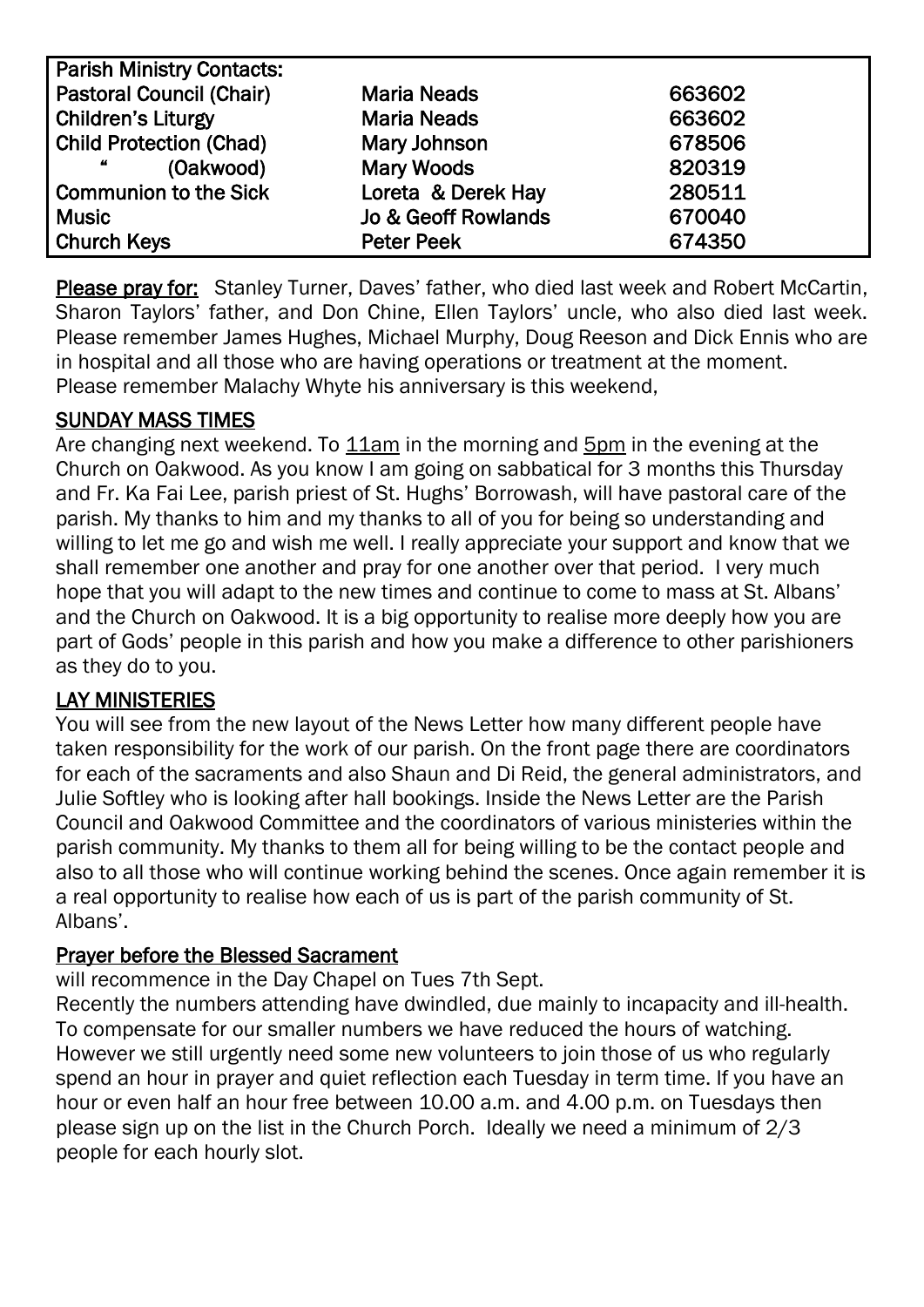| <b>Readers</b>            | <b>Malcolm Taylor</b>     | 602346 |
|---------------------------|---------------------------|--------|
| <b>Planned Giving</b>     | <b>Steve Endsor</b>       | 661819 |
| <b>Social Committee</b>   | <b>Cecelia Lewis</b>      | 674422 |
| <b>Oakwood Committee</b>  | <b>Sandra Endsor</b>      | 661819 |
| <b>Spirituality Group</b> | <b>Angela Fairbrother</b> | 544146 |
| 200 Club                  | <b>Maureen Gray</b>       | 832190 |
| Welcome                   | <b>Pat Orrell</b>         | 664152 |
| <b>CAFOD Group</b>        | <b>Sally Parlato</b>      | 609207 |
| Youth                     | Jim & Sally Parlato       | 609207 |

# MASS INTENTIONS

There is an over demand at the moment and so a delay! I will speak to those concerned this weekend but recommend that you book at least a month in advance. From September 5<sup>th</sup> there will be only 3 weekly intentions rather than 7. The priest in charge is obliged to say one weekend mass for the intentions of all parishioners.

### CHURCH BUILDINGS MAINTENANCE

I have been trying to catch up with a number of jobs I have been avoiding! During September the mosaic from the front of the church will be renewed and made good. Pieces of the marble have been falling down over the past 10 years. The restorers will replace all missing or loose pieces and put a frost protective coat over the whole of the mosaic. It will cost £1,000approx. They will also clean the Statue of St. Alban which is above the mosaic. It is very dirty after more than 55years. This will cost £500 approx. additionally the flagstones besides the grotto will be filled in and pointed  $\sim$  at the moment they are a health hazard!

The stones sitting on the pool walls will also be rebedded  $\sim$  they are loose, probably as a result of people walking on them!

During my holiday the two lightning conductors were vandalised. The lower copper cable was ripped away and stolen. The insurance will pay for it to be made good.

## CONNECT 2

Is the new Cafod partnership scheme that we are going to try this autumn. It aims to give us a more personal relationship with people in developing countries where Cafod is working. We have chosen to focus on people in Brazil and Cambodia. The idea is that we learn more about their lives rather than just giving them money. We are planning to do something each month  $\sim$  for the Harvest Festival on October 2/3<sup>rd</sup>; for October 23<sup>rd</sup> and  $24<sup>th</sup>$  about people in Brazil and for December  $11<sup>th</sup>$  &  $12<sup>th</sup>$  about people in Cambodia.

#### Rota of Duties for 4/5 September

Counters ~ Shaun & Di Reid

Readers ~ Sat 5.00 p.m Carl Mendonca, Ann Kearney Sun 11.00 a.m. Carlo Cuomo, Clare Beech

Collections: Last week £762.55; plus  $\sim$  £168 standing orders. There was another £84.20 for Pakistan which made the total £1,255.01. Thank you to all for your continuing generosity